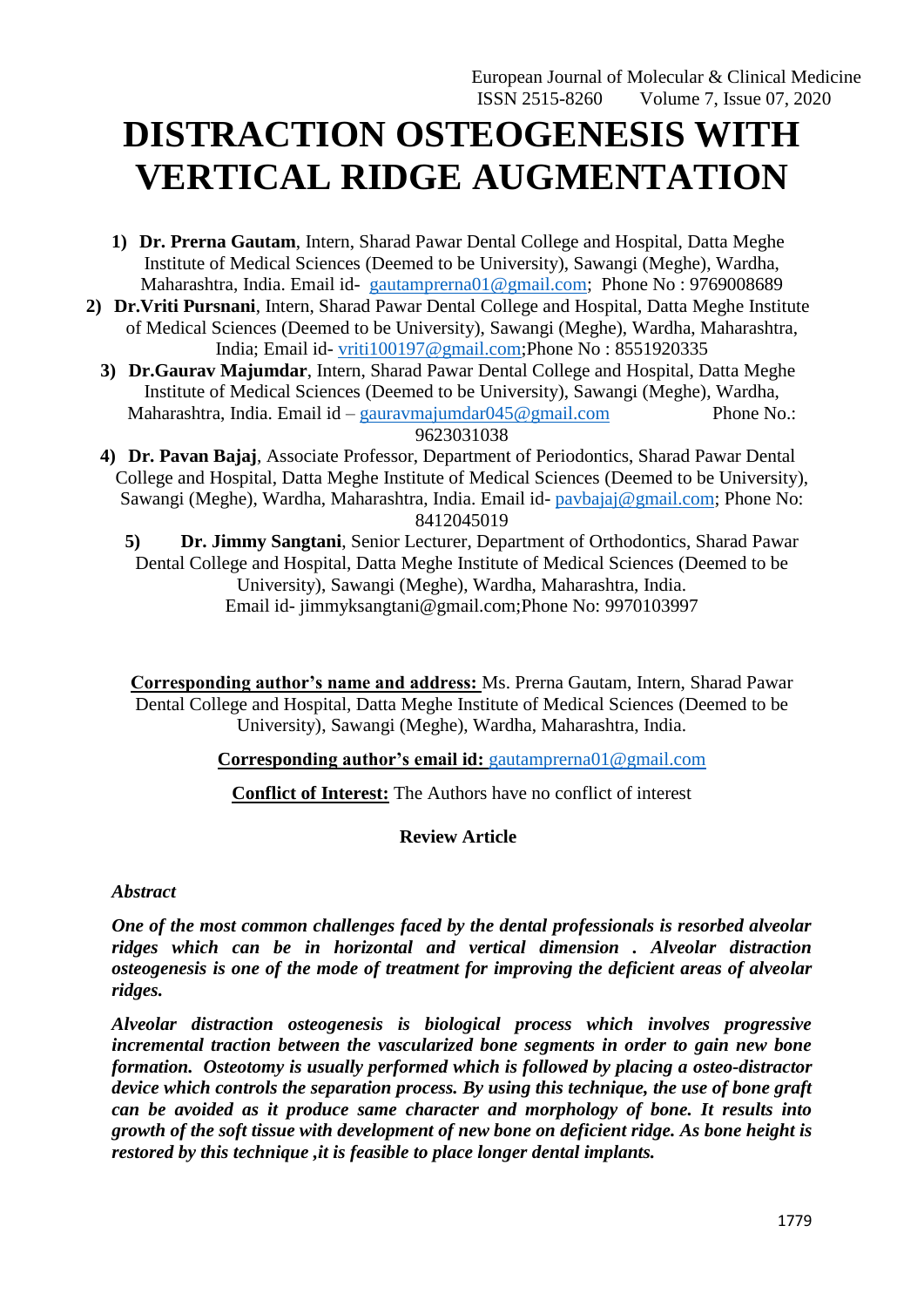*This review discuss about ride augmentation and various procedure which are performed to restore resorbed alveolar ridge. It emphasize on importance of alveolar distraction osteogenesis with some history of the technique on the basis of evidences available.* 

*To conclude, distraction osteogenesis is an efficient method to restore the alveolar ridge height for better adaptability of dental implants.*

*Keywords: distraction osteogenesis, ridge augmentation, dental implants*

# **Introduction**

In cases like periodontal disease, marginal resection in malignancy, tumours, cysts and dental extraction, there is loss of posterior teeth which is followed by resorption of alveolar bone. Resorption accelerates during the 1st year of extraction and usage of dentures.(1,2)

We will all agree that it is difficult to work on a deficient alveolar ridge. One cannot have a traditional approach for a procedure if there is significant amount of alveolar resorption. This may interfere with proper placement of dental implants. To increase the ridge height and size, a procedure called ridge augmentation is performed. (3)

To surpass this hurdle, various methods are available for bone augmentation which are given as follows :

"Guided bone regeneration"

"Bone grafts"

"Inferior alveolar nerve (IAN) lateralization"

"Alveolar distraction osteogenesis"

### GUIDED BONE REGENERATION

Most common approach for ridge augmentation is "Guided bone regeneration". This method includes, regeneration of bony defects which is achievable by the placement of occlusive membrane, that allows the "osteogenic cell" to colonize osseous wound, by excluding nonosteogenic cell type from the localised tissue. It cannot attain a sufficient bone height, thus cannot be used for large bony defects. (4,5)

## BONE GRAFTS

As Bone generally has the ability to regenerate completely, thus by using this property bone grafting is done. Bone grafting is a type of surgical procedure that is performed to restore the missing bone so as to facilitate formation of bone and stimulate the healing of wound. Bone grafts are one of the good option for a deficiencies of up to 6 mm. But one of the major drawbacks are there is tendency of bone resorption with onlay bone grafts and also it have been observed that there is donor site morbidity with both onlay and inlay bone grafts.(6,7)

### **Inferior alveolar nerve (IAN) lateralization**

In "nerve lateralization", the IAN is uncovered and a pull is used for diversion of the nerve laterally in the meantime the implant is placed. The IAN is then left to fall back into position, against the fixtures.The major advantage of this technique is that, it's a single sitting surgical intervention followed by implant placement with no donor site morbidity.(8)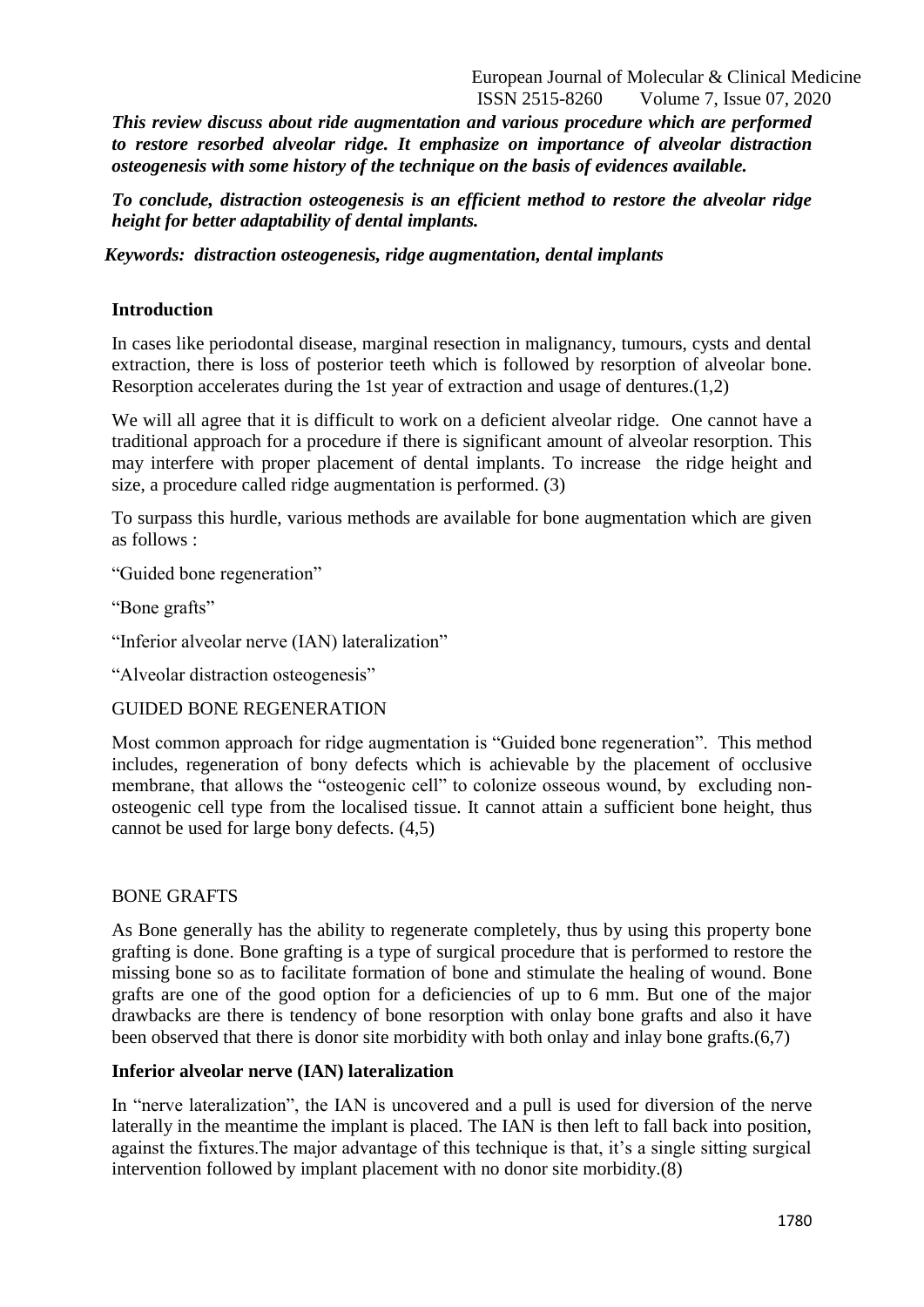"Jensen and Nock were the first to report an IAN lateralization for the placement ofOsteointegrated implants in the posterior mandible area". During this procedure any damage could be done to the IAN and there are chances of "neurosensory disturbances" of the mental nerve leading to common complication like hypoesthesia, paresthesia, and hyperesthesia. (9,10)

You might not achieve the desired amount of bone height and ratio of crown to implant ratio would be imporper and in cases of bone which is severely deficient the techniques might not provide with the requirements of both the soft and the hard tissues and hence the practice of "distraction osteogenesis" has increased since the past decades.(11-13)

## **HISTORY**

In the year 1869, Bernhard Von Langenbeck first proposed the procedure distraction osteogenesis but the first one to use it impersonally was "Alessandro Codivilla" in the year 1905. [14] In this treatment, he treated 26 people born with malformed legs he had put a pin in the heel bone, cut the femor and applied traction in every patient. (14,15) Since his experiment showed high level of complication like dead skin, dead tissue, infection, failure of bone to join therefore the method was not considered to use. (14)

There was another Russian orthopedic surgeon named "Gavriil Llizorov" who studied this method on over 15,000 people in the 1950's. He was using it to determine optimal rate of separation using an external device to separate severe leg bones gradually. His work was one of the key for the widespread use of distraction osteogenesis.(14,16) But the very first use in the jaws was done by "Wolfgang Rosenthal" in the year 1930 and the first modern era paper describing the clinical use of "distraction osteogenesis" was published in the year 1992. (14,17)"Distraction osteogenesis" which was introduced by "Chin" and "Toth" in 1996.The process constituted of separating the bone through "osteotomy" while slowly applying traction for the regeneration and integration of the bone.(18,19)

Procedure :

In distraction osteogenesis, a procedure called osteotomy is performed which is followed by gradual expanding the gap between the bony segments which leads to bone formation. [20,21]

The procedure is divided into four parts

- 1] "osteotomy" or surgical phase
- 2] "latency period"
- 3] "distraction phase"
- 4] "consolidation phase"

In the "1st phase"–"osteotomy" – the bone is cut completely or partially or only through the hard exterior after which the device is fitted. In the "2nd phase" – "latency period" - which is usually 7 days. In this the appliance is not activated for the bone to heal. In the "3rd phase" – "distraction phase" – the device which was placed in the bone is used for the separation of the bone pieces helping to form a gap for new bone formation. In the "4th phase" – "consolidation phase" – after the required length is achieved the process undergoes a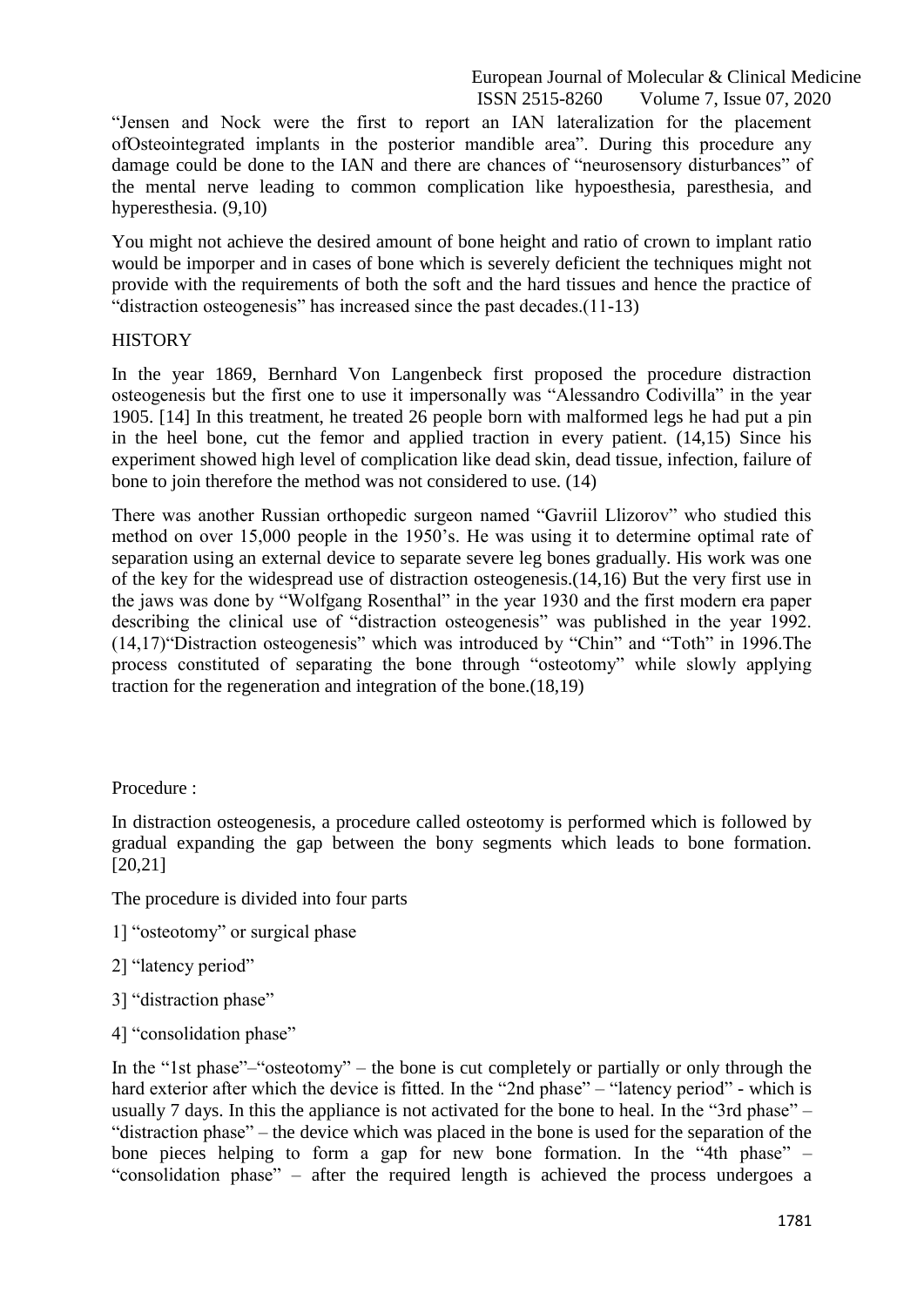"consolidation phase" in which the bone stability is maintained by the device to allow healing. (14)

After this phase the device is removed with the help of a surgical procedure. There are various devices used for alveolar vertical distraction which are divided into "extraosseous", "intraosseous", and "distraction by implants". Devices which are frequently in use are "extraosseous device" as large amount of basal bone is essential for "intraosseous distraction" and "distraction by implants". these devices are more susceptible to negative forces by lateral forces that may influence the vector of elongation and results in neighbouring bone resorption. Rehabilitation is difficult with these devices as it is very complex to estimate the location of intraosseous distraction devices. Contrarily large sub periosteal lumen are essential for extraosseous distraction devices, thus these devices may result in soft tissue dehiscence and exposure and may also affect the periosteal blood supply. Regardless, extraosseous distraction devices are most largely used.(5)

# OSTEODISTRACTOR

These are the devices used for alveolar distraction for ridge augmentation. In India, the devices available are unidirectional made up of stainless steel which are used for mandibular lengthening, vertical ramus lengthening, maxillary and midface advancement, bone transport and alveolar ridge augmentation. Various distraction devices are separately available for right and left maxillary and mandibular region. The weight is less with the height and width and a "intraoral distraction ports" is present. With the help of this traction of 25mm is possible a maximum of 25 mm distraction is possible. Four sizes are available which are 10 mm,15 mm,20 mm,25 mm. Handling of these devices are uncomplicated and monocortical screws are mainly used for fixation. Indigenous extra osseous alveolar distractor have various Components. They are (1) "Fixed buccal plate"(2) "Movable buccal plate" (3) "Central rod"  $(4)$  "activator" $(22)$ 

The device could be manually operated or there are advance devices which consists of monitorised system like the Fit Bone from Wittenstein. In the manually operated device, the separation is done by twisting the rack and pinion system. While doing this one should keep in mind the rate in which the bone is being separated, going too quickly many cause nonunion which causes unstable "fibrous connective tissue" formation nor too slowly which may cause premature union. Usually the rate is about 1mm per day. Some devices connect a spring which separates the bone with the help of tension instead of being manually operated. The Fit Bone or the fully motorized system has an advantage over the manual one in accuracy, the formation of scars are less and infection risks are reduced. (14,23,24)

Every technique has various indication and contra indications. Some are described as follows:

## **Indications:**

More than 6mm of severe alveolar bone deficiency. After bone augmentation there is absence of soft tissue closure. For bone graft harvesting if patient refuse for second donor site.

## **Contraindications:**

The segment that needs to be transported should be of a height lower than 6mm. If either the lingual/palatal "periosteal attachments" on the transported segments are compromised then the blood supply will also be compromised for that segment. If the segments doesn't have the required width (buccolingual/buccopalatal) then the elongation may lead in fracture. The bone width between the "osteotomy" and the nasal/sinus floors or IAN is lesser than 2mm.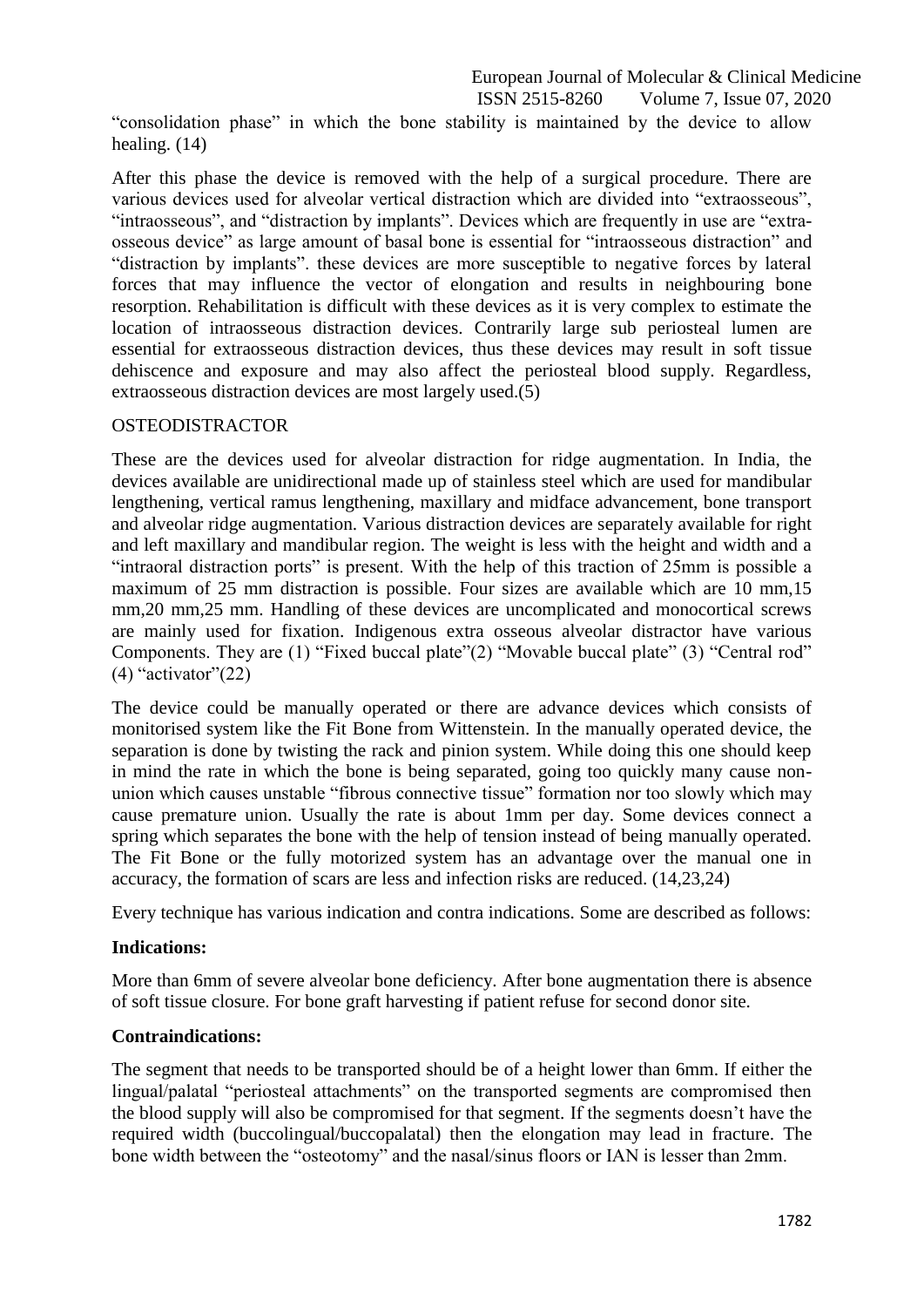Various advantages of alveolar distraction osteogenesis are:

In bone augmentation procedure, distraction osteogenesis results in larger amount of bone growth is achievable. One of the added advantage of this procedure is that it allows distraction of bone as well as soft tissue. As we know in bone graft procedure,it is how difficult to obtain coverage of soft tissue that may lead to exposure of bone graft which can result into various complications. Distraction osteogenesis is also favorable because it provides improve stability as it does not involve the attached mucosa and cortical bone. Apart from this it also low infection rates and reduced morbidity of donor site

Alveolar distraction osteogenesis requires device removal as soon as the bone gain its original width which require a second operation and also the elongation procedure may lead to pain which is a kind of drawback but it can be controlled by medications.

#### **Complications:**

There are various complication with distraction osteogenesis however it can be managed. They are as follows:

There can be mental nerve and inferior alveolar injury.

It can also lead to adjacent tooth damage.

Constant masticatory forces are on the device which may result into malfunction or fracture of the device.

It device is exposed it may cause infection.

There can be interferences in occlusion

Resorption of transport segment due to inappropriate blood supply.

There can be relapse is there is short consolidation period or improper ossification. (5)

As given in above complications, these are manageable and this technique can be used to achieve a desired ortho-alveolar form of bone.

#### **ADVANCES:**

The traditional challenges have been solved by developments seen in the technology and instrumentation, for the use of bioengineering in the context of blood morphogenic proteins. Newer appliances have been developed into miniature forms for the ease of activation, usefulness and comfort during post-operative period. The patient is advised to keep the distractor device in place until the mineralization period for stability and regularity in growth. Distraction osteogenesis usually requires a 2nd surgery for the removal of the device so as to prevent infection, this can often lead to scar formation in the esthetic areas of the face. Recently there an upgradation in the devices which were traditional used that is the biodegradable device made up of a polylactic acid to outcast the 2nd surgical procedure for the removal of the device. The resorption of these implants units should neither form the foci for infection nor should it hinder the facial growth. Adaptation of these restorable materials for distraction osteogenesis gives a breakthrough in the field of surgery. (25,26)

Various other techniques are :

1. Advancement of the mandible in children for the management of airway issues.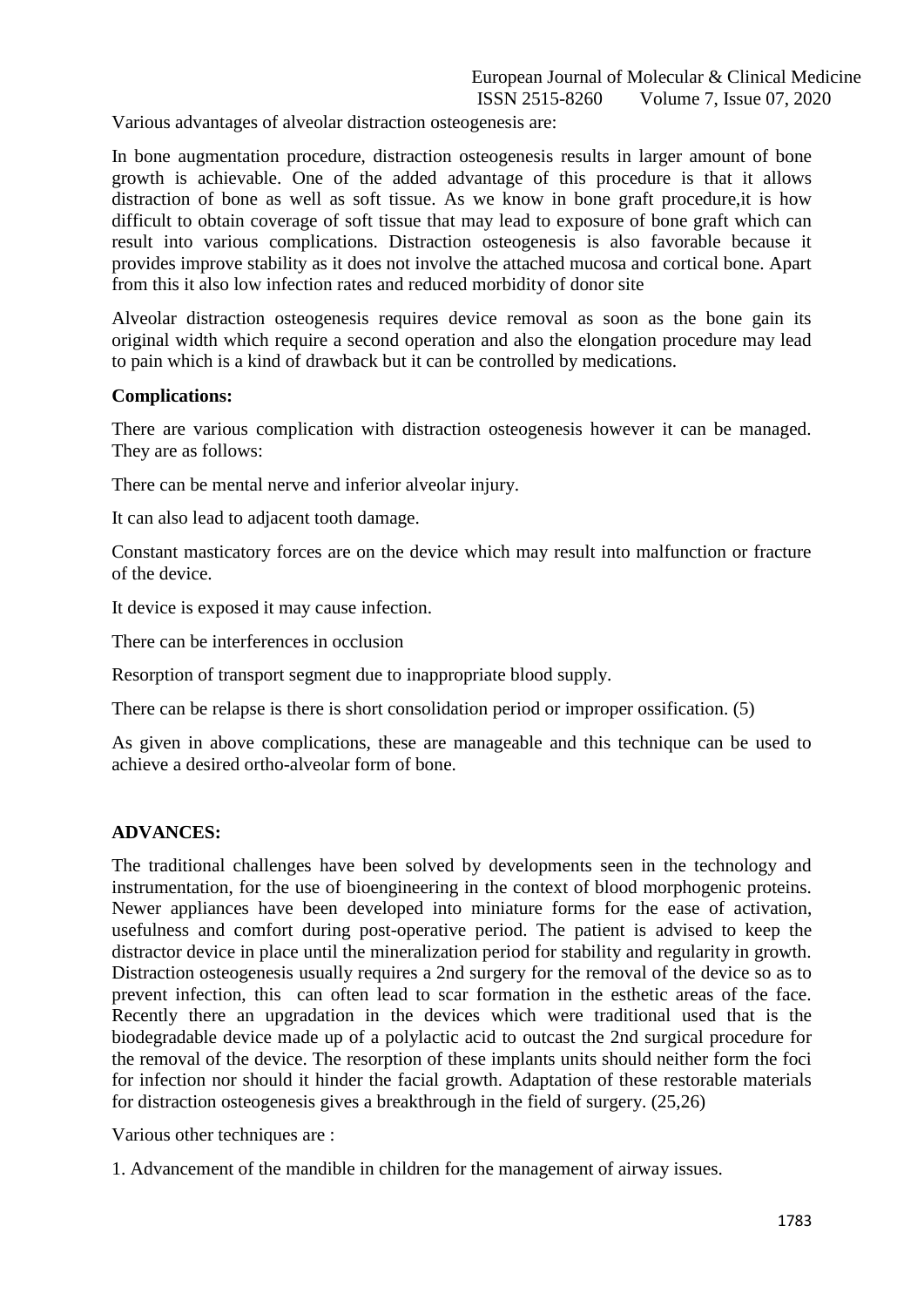- 2. A combined operation constituting of "ramus distraction" and "orthognathic surgery"
- 3. In cleft palate patients for the advancement of maxilla
- 4. "Alveolar distraction"(27)

Although there are various method for deficient ridge, considering the advantages of distraction osteogenesis, one can state that it is one of the best method for alveolar ridge augmentation.

## **Conclusion:**

To conclude in and all for the regeneration of hard tissue and soft tissue without using any bone graft, alveolar distraction osteogenesis could be one of the good methods for bone augmentation.

## **REFERENCES**

1. Bell R, Blakey G, White R, DG H, Molina A: Stages reconstruction of the severely atrophic mandible with autogenous bone graft and endosteal implants. J Oral MaxillofacSurg 60:1135, 2002

2. Tallgren A: The continuing reduction of the residual alveolar ridges in complete denture wearers: a mixed-longitudinal study covering 25 years. J Prosthet Dent 27:120, 1972

3. Rachmiel A, Shilo D, Aizenbud D, Emodi O. Vertical Alveolar Distraction Osteogenesis of the Atrophic Posterior Mandible Before Dental Implant Insertion. Journal of Oral and Maxillofacial Surgery. 2017 Jun;75(6):1164–75.

4. Retzepi M, Donos N. Guided Bone Regeneration: biological principle and therapeutic applications: Guided bone regeneration. Clinical Oral Implants Research. 2010 Mar 19;21(6):567–76.

5. Tolstunov L, Hamrick JFE, Broumand V, Shilo D, Rachmiel A. Bone Augmentation Techniques for Horizontal and Vertical Alveolar Ridge Deficiency in Oral Implantology. Oral and Maxillofacial Surgery Clinics of North America. 2019 May;31(2):163–91.

6. Jensen OT. Alveolar segmental "sandwich" osteotomies for posterior edentulous mandibular sites for dental implants. J Oral MaxillofacSurg 2006;64(3):

 $471 - 5$ 

7.Laurie SWS, Kaban LB, Mulliken JB, et al. Donor-site morbidity after harvesting rib and iliac bone. PlastReconstrSurg 1984;73(6):933–8.

8. Abayev B, Juodzbalys G. Inferior Alveolar Nerve Lateralization and Transposition for Dental Implant Placement. Part I: a Systematic Review of Surgical Techniques. JOMR [Internet]. 2015 Mar 31 [cited 2020 May 17];6(1).

9. Jensen O, Nock D: Inferior alveolar nerve repositioning in conjunction with placement of osseointegrated implants: a case report. Oral Surg Oral Med Oral Pathol 63:263, 1987

10 . Morrison A, Chiarot M, Kirby S: Mental nerve function after inferior alveolar nerve transposition for placement of dental implants. Can Dent Assoc 68:46, 2002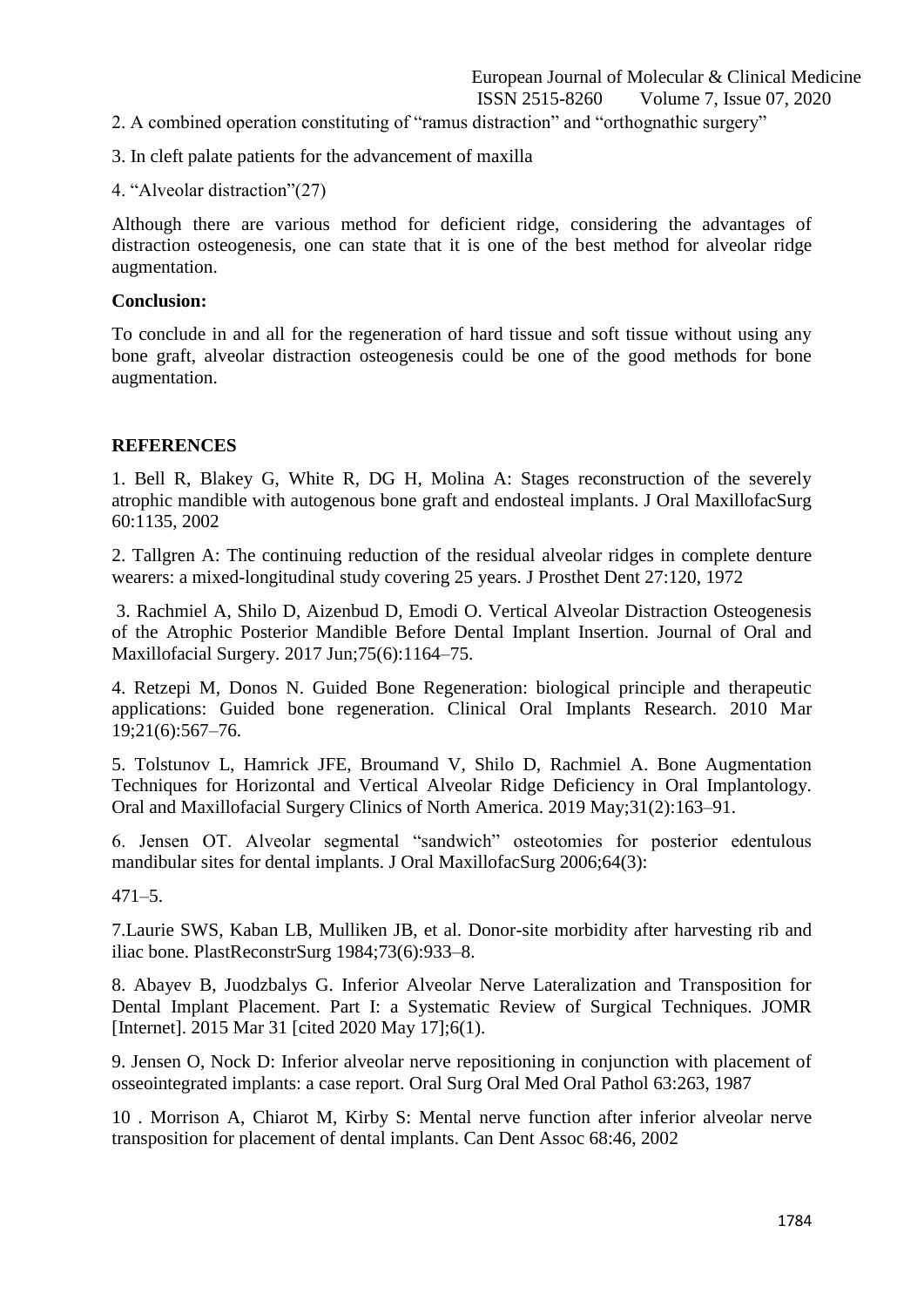11. Rachmiel A, Srouji S, Peled M: Alveolar ridge augmentation by distraction osteogenesis. Int J Oral MaxillofacSurg 30:510, 2001

12. Shilo D, Emodi O, Aizenbud D, Rachmiel A: [Distraction osteogenesis of deficient alveolar bone prior to dental rehabilitation]. RefuatHapehVehashinayim (1993) 32:38, 2015

13. Aizenbud D, Hazan-Molina H, Cohen M, Rachmiel A: Combined orthodontic temporary anchorage devices and surgical management of the alveolar ridge augmentation using distraction osteogenesis. J Oral MaxillofacSurg 70:1815, 2012 22

14. Seaward J, Kane A (2013). "Distraction Osteogenesis". In Kountakis SE (ed.). Encyclopedia of Otolaryngology, Head and Neck Surgery. Springer.

15. Codivilla A (1905). "On the means of lengthening in the lower limbs, the muscles, and tissues which are shortened through deformity". American Journal of Orthopedic Surgery. 2: 353–69. Reprinted in Codivilla A (December 2008). "The classic: On the means of lengthening, in the lower limbs, the muscles and tissues which are shortened through deformity. 1905". Clinical Orthopaedics and Related Research.

16. Baur DA, Helman J, Rodriguez JC, Altay MA (March 8, 2016). Meyers AD (ed.). "Distraction Osteogenesis of the Mandible". Medscape Emedicine Drugs and Diseases. Retrieved 31 October 2016.

17. McCarthy JG, Schreiber J, Karp N, Thorne CH, Grayson BH (January 1992). "Lengthening the human mandible by gradual distraction". Plastic and Reconstructive Surgery.

18. Chin M, Toth BA. Distraction osteogenesis in maxillofacial surgery using internal devices: Review of five cases. J Oral Maxillofac Surg. 1996;54:45–53.

19. Faysal U, Cem SB, Atilla S. Effects of different consolidation periods on bone formation and implant success in alveolar distraction osteogenesis: A clinical study. J Craniomaxillofac Surg. 2013;41:194–7.

20. Ilizarov G: The tension-stress effect on the genesis and growth of tissues. Part I. The influence of stability of fixation and soft-tissue preservation. Clin OrthopRelat Res 238:249, 1989

21. Ilizarov G: The tension-stress effect on the genesis and growth of tissues: Part II. The influence of the rate and frequency of distraction. Clin OrthopRelat Res 239:263, 1989

23. Küçükkaya M, Karakoyun Ö, Sökücü S, Soydan R (January 2015). "Femoral lengthening and deformity correction using the Fitbone motorized lengthening nail". Journal of Orthopaedic Science. 20 (1): 149–54. doi:10.1007/s00776-014-0659-3. PMC 4302230. PMID 25326815.

24. ^Baumgart R, Betz A, Schweiberer L (October 1997). "A fully implantable motorized intramedullary nail for limb lengthening and bone transport". Clinical Orthopaedics and Related Research (343): 135–43. PMID 9345218.

25. Cohen SR, Holmes RE, Amis P, Fichtner H: Internal craniofacial distraction with biodegradable devices: early stabilization and protected bone regeneration.JCraniofacSurg11:354-366,2000